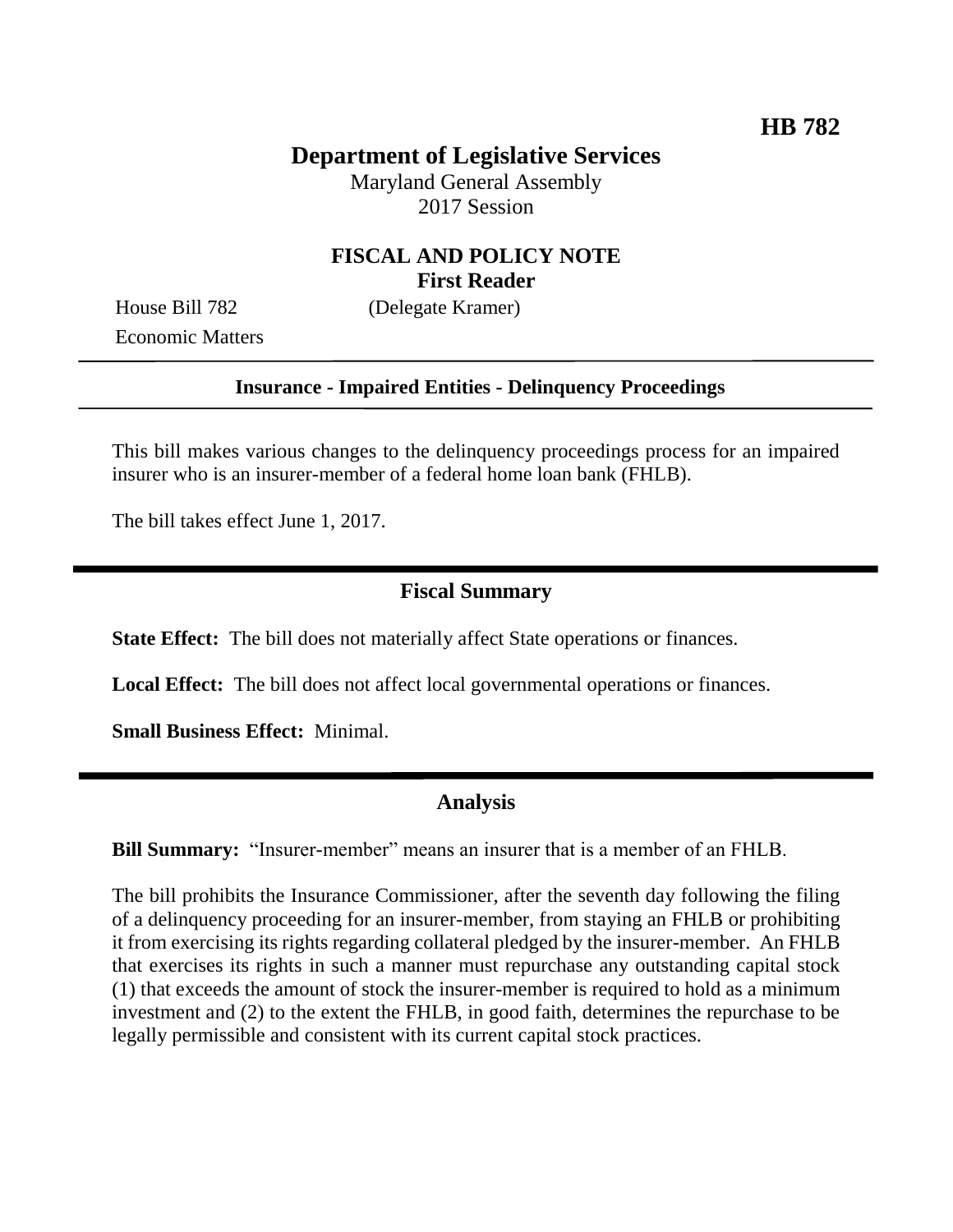After the appointment of a receiver for an insurer and within 10 business days following a request from the receiver, an FHLB must establish a process and timeline for:

- the release of collateral that exceeds the amount required to support secured obligations remaining after any repayment of loans;
- the release of any of the insurer-member's collateral remaining in the FHLB's possession after full repayment of all outstanding secured obligations of the insurer-member;
- the payment of any fees owed by the insurer-member to the FHLB;
- the operation of deposits and other accounts of the insurer-member with the FHLB; and
- the possible redemption or repurchase of FHLB stock or excess stock of any class that an insurer-member is required to own.

If requested to do so by the receiver for an insurer-member, the FHLB must provide any options available to the insurer-member to renew or restructure a loan, subject to market conditions, the terms of any outstanding loans, the FHLB's policies, and the FHLB's compliance with federal law.

The receiver for an insurer-member may not void any transfer of, or any obligation to transfer, money or any other property arising under or in connection with (1) an FHLB security agreement; (2) a pledge, a security, collateral, or a guarantee agreement; or (3) any other similar arrangement. The receiver may void a transfer if the transfer was made with intent to hinder, delay, or defraud the insurer-member, the receiver, or existing or future creditors.

The bill does not affect a receiver's rights related to advances to an insurer-member in delinquency proceedings under federal law.

**Current Law:** As the primary regulator of the insurance industry in the State, the Maryland Insurance Administration (MIA) performs actuarial evaluations, financial audits, financial examinations, and market conduct examinations to ensure that insurers remain financially solvent and comply with State laws. Depending on numerous factors, including the size of an insurer and the type of insurance it sells, an insurer domiciled in the State is required to maintain specified reserves and capital assets based on the premiums it collects and its outstanding policies, contracts, annuities, and benefit agreements.

MIA is authorized to require an insurer to take certain actions when it determines that the insurer's finances are at risk. For example, if the Commissioner determines that an insurer is in a financially hazardous condition, it may require the insurer to take numerous corrective actions including the reduction of present and potential liability through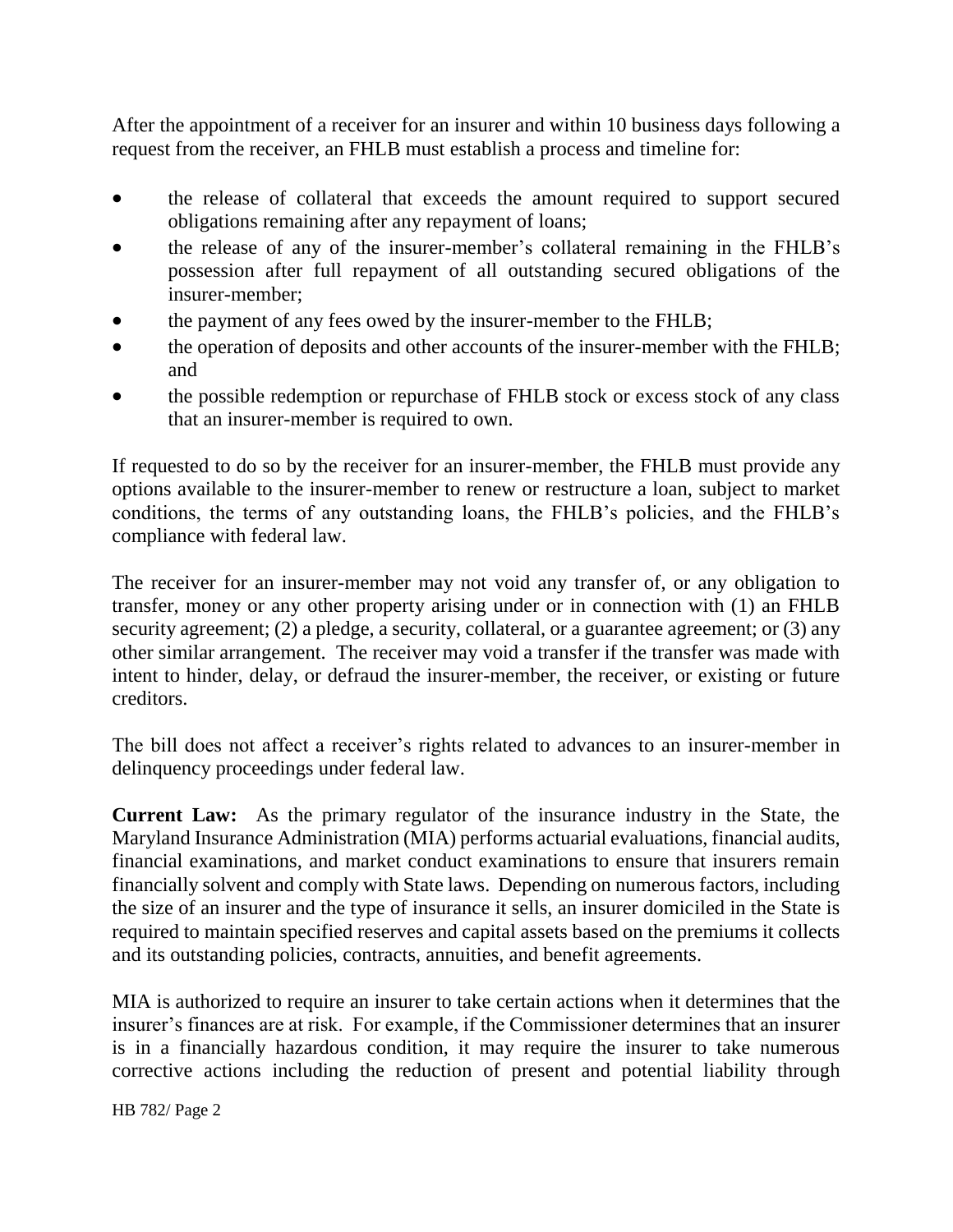reinsurance; the reduction, suspension, or limitation of business being accepted or renewed; or the adoption of certain governance policies. Under some circumstances, MIA is authorized to apply to the court for an order that conserves, rehabilitates, or liquidates and dissolves an insurer.

After an application by the Insurance Commissioner, a court may issue an order that directs the Commissioner to seize and take control of all or part of (1) the property, books, accounts, documents, and other records of an insurer and (2) the premises the insurer occupies for the transaction of its business. The court must specify the duration of a seizure order and if the Commissioner fails to commence a delinquency proceeding after having a reasonable opportunity to do so, the court must vacate the seizure order.

During a delinquency proceeding, the court may issue an injunction or order to prevent (1) interference with the Commissioner or the proceeding; (2) waste of the assets of the insurer; (3) commencement or prosecution of an action; (4) obtaining of preference, judgments, attachments, or other liens; or (5) levy against the insurer or all or part of its assets.

**Background:** Created by the U.S. Congress, there are 11 FHLBs in the United States. Each FHLB is structured as a privately member-owned cooperative for the purpose of providing reliable liquidity (low-cost flexible lending) to its members; members, in turn lend to consumers and businesses for housing finance and community investments. Members include commercial banks, credit unions, community development financial institutions, and insurance companies. The FHLB System has close to 350 insurance company members. The FHLB that covers Maryland is located in Atlanta. On its website, FHLB Atlanta reports that it offers financing, community development grants, and other banking services to help member financial institutions make affordable home mortgages and provide economic development credit to neighborhoods and communities.

## **Additional Information**

## **Prior Introductions:** None.

**Cross File:** SB 402 (Senator Middleton) - Finance.

**Information Source(s):** Department of Labor, Licensing, and Regulation; Maryland Insurance Administration; Department of Legislative Services